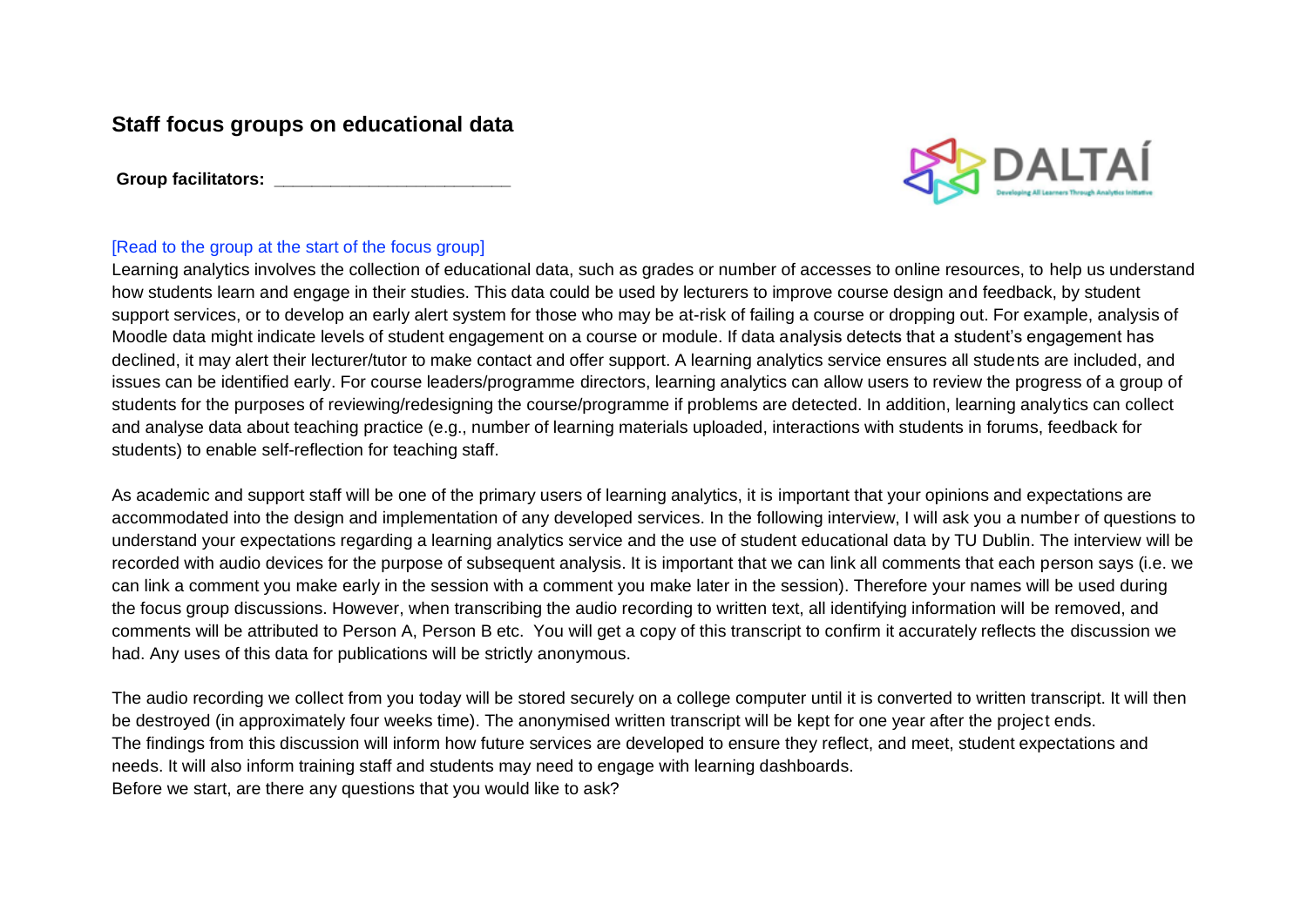| <b>Themes</b>     | Questions                                                                                                                                                                                                                                                                                   | Prompts                                                                                                                                                                                                                                                                                                                                                                                                                                                                                                                    |
|-------------------|---------------------------------------------------------------------------------------------------------------------------------------------------------------------------------------------------------------------------------------------------------------------------------------------|----------------------------------------------------------------------------------------------------------------------------------------------------------------------------------------------------------------------------------------------------------------------------------------------------------------------------------------------------------------------------------------------------------------------------------------------------------------------------------------------------------------------------|
| Purpose           | Learning analytics benefits from<br>a range of education data<br>including academic data,<br>personal data,<br>and engagement data collected<br>from online or physical learning<br>environments. What do you<br>think would be legitimate<br>purposes for the college to use<br>such data? | a. Should it be used to improve service quality, such as resource allocation,<br>b. teaching quality, curriculum design, etc.?<br>Should it be used to improve the educational experience in a course/programme (e.g.,<br>C.<br>identifying problems within a learning activity)?<br>d.<br>Should it be used to improve an individual student's educational experience, e.g.,<br>е.<br>identifying points of difficulty or points of disengagement?<br>Should it be used to inform you about your teaching practice?<br>α. |
| Teaching<br>needs | What kinds of information would<br>be particularly useful to you in<br>improving students'<br>educational experience.                                                                                                                                                                       | a. Academic data (e.g., assessments, educational history)<br>b. Engagement data (e.g, log-ins, clicks, library visits, video watching activities,<br>attendance, forum discussions)<br>c. Personal data (e.g., background data, sensitive data)<br>d. Student survey responses<br>e. Utilisation of college services and facilities<br>How would you like it to be presented to you?                                                                                                                                       |
| Teaching<br>needs | What kinds of information would<br>be particularly useful to you in<br>your professional<br>development?                                                                                                                                                                                    | a. Data about students (see prompts in the previous question)<br>b. Data about your teaching practice and how it influences the engagement and<br>achievement of your students?<br>c. How would you like it to be presented to you?<br>Is programme level data as useful as module level data - what data is useful at<br>d.<br>programme level?                                                                                                                                                                           |
| Teaching<br>needs | [Dashboard Handout]<br>Here are some examples of<br>ways the college could use<br>learning analytics to enhance<br>learning and teaching.<br>Which of these do you think                                                                                                                    | Useful for:<br>a. To improve the relationships between students and teaching staff and professional<br>services teams.<br>b. To improve the overall learning experience and well-being of students<br>To identify a student's weaknesses in learning and suggest ways to improve upon this<br>c.<br>d. To alert teaching staff early if students are at-risk of failing a course or if they could                                                                                                                          |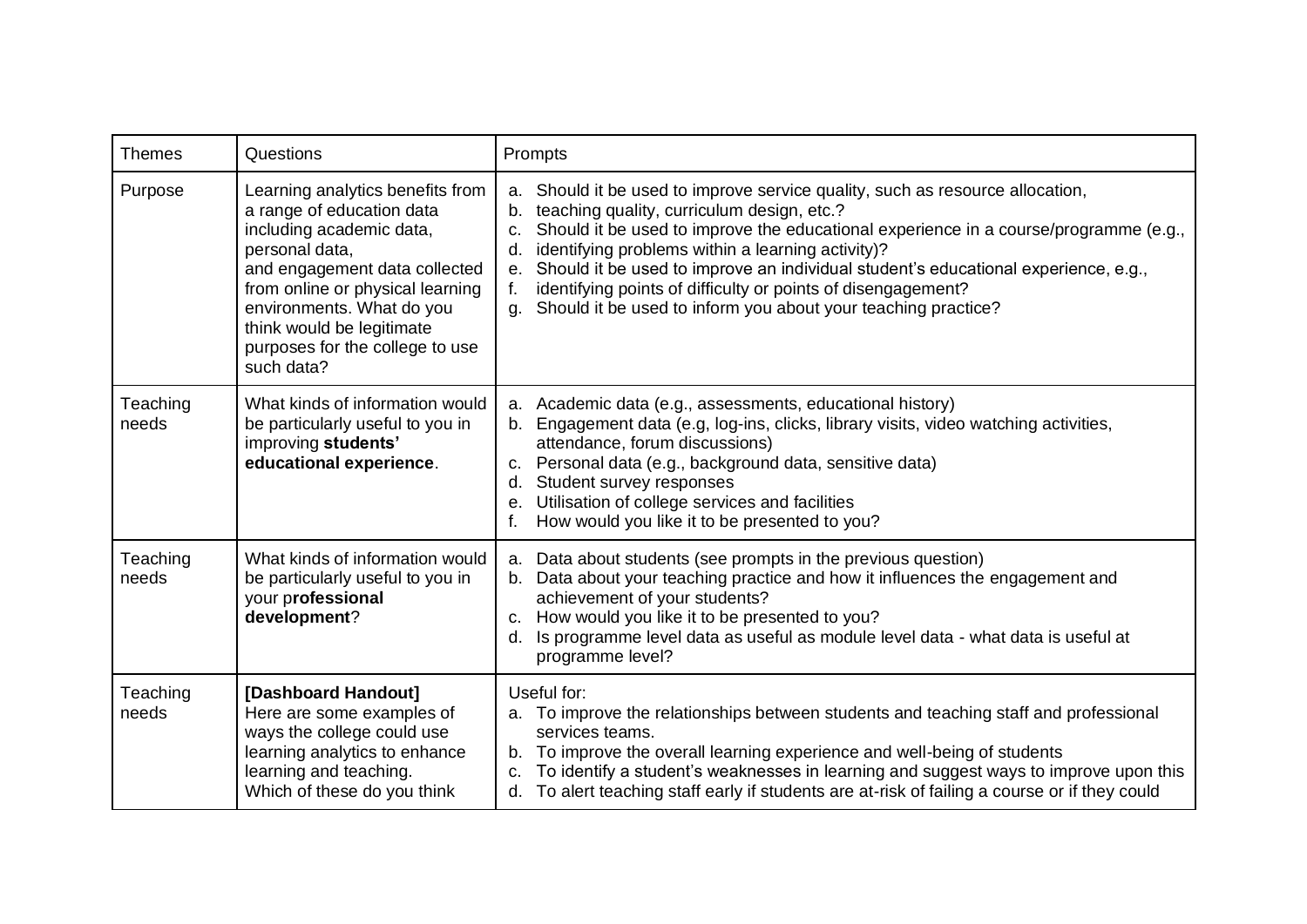|              | would be useful (multiple<br>choices)? Please pick one to<br>share why it is useful or not<br>useful after the poll.<br>(or One thing you like; one thing<br>you don't like) | improve their learning<br>e. Identify the optimum pathway for students to achieve their learning goals<br>Present students with a complete profile of their learning in each and every course<br>Present teaching staff or tutors with a complete learning profile of their students<br>g.<br>h. Present teaching staff or tutors with a profile of their teaching practice and how it<br>influences the engagement and achievement of their students.<br>To notify professional services staff of changes in behaviour or patterns of<br>disengagement that may indicate students require additional support.                                                                                                                                                                                                                                                                                                                                                                                                                                                                |
|--------------|------------------------------------------------------------------------------------------------------------------------------------------------------------------------------|-------------------------------------------------------------------------------------------------------------------------------------------------------------------------------------------------------------------------------------------------------------------------------------------------------------------------------------------------------------------------------------------------------------------------------------------------------------------------------------------------------------------------------------------------------------------------------------------------------------------------------------------------------------------------------------------------------------------------------------------------------------------------------------------------------------------------------------------------------------------------------------------------------------------------------------------------------------------------------------------------------------------------------------------------------------------------------|
| Training     | What training would be useful<br>to enable you engage with<br>student data?                                                                                                  | Should staff get training on:<br>a. How to interpret visual data from a dashboard?<br>b. Data protection an ethical uses of combining data from different sources, analysis of<br>the data, and the labelling of students (e.g. at risk) as a results of data analytics?<br>c. Uses of data and the questions it can answer (What would you like to be able to do?<br>What would be useful at staff meetings / course board meeting)<br>d. Interpreting statistics or other numeric measurements derived from students personal<br>data?<br>e. Limitations of learning analytics, and the dangers of inferring a label (such as at-risk)<br>based just on a digital footprint, which can never be the complete story.<br>Interpreting Model predictions (regression, decision trees) and accuracy<br>$f_{\cdot}$<br>g. Combining your own data sources and doing some analysis.<br>How to access data<br>Τ.<br>Open spreadsheet data; csv data; merge sources - primary key<br>ii.<br>iii.<br>Transforming data: dates; inserting keys like module codes & programme<br>codes |
| Concerns     | Are there any concerns you<br>would have in incorporating<br>learning analytics into your job?                                                                               | Ethical and privacy concerns<br>а.<br>The accuracy of analytics results<br>b.<br>Capability and capacity<br>C.<br>d. Usefulness<br>e. Pedagogical approaches<br>Interaction with students<br>$f_{\perp}$                                                                                                                                                                                                                                                                                                                                                                                                                                                                                                                                                                                                                                                                                                                                                                                                                                                                      |
| Intervention | How do you think staff<br>should approach the                                                                                                                                | a. Should they have an obligation to act if students are identified as being at-risk of<br>failing or underperforming in a module?                                                                                                                                                                                                                                                                                                                                                                                                                                                                                                                                                                                                                                                                                                                                                                                                                                                                                                                                            |